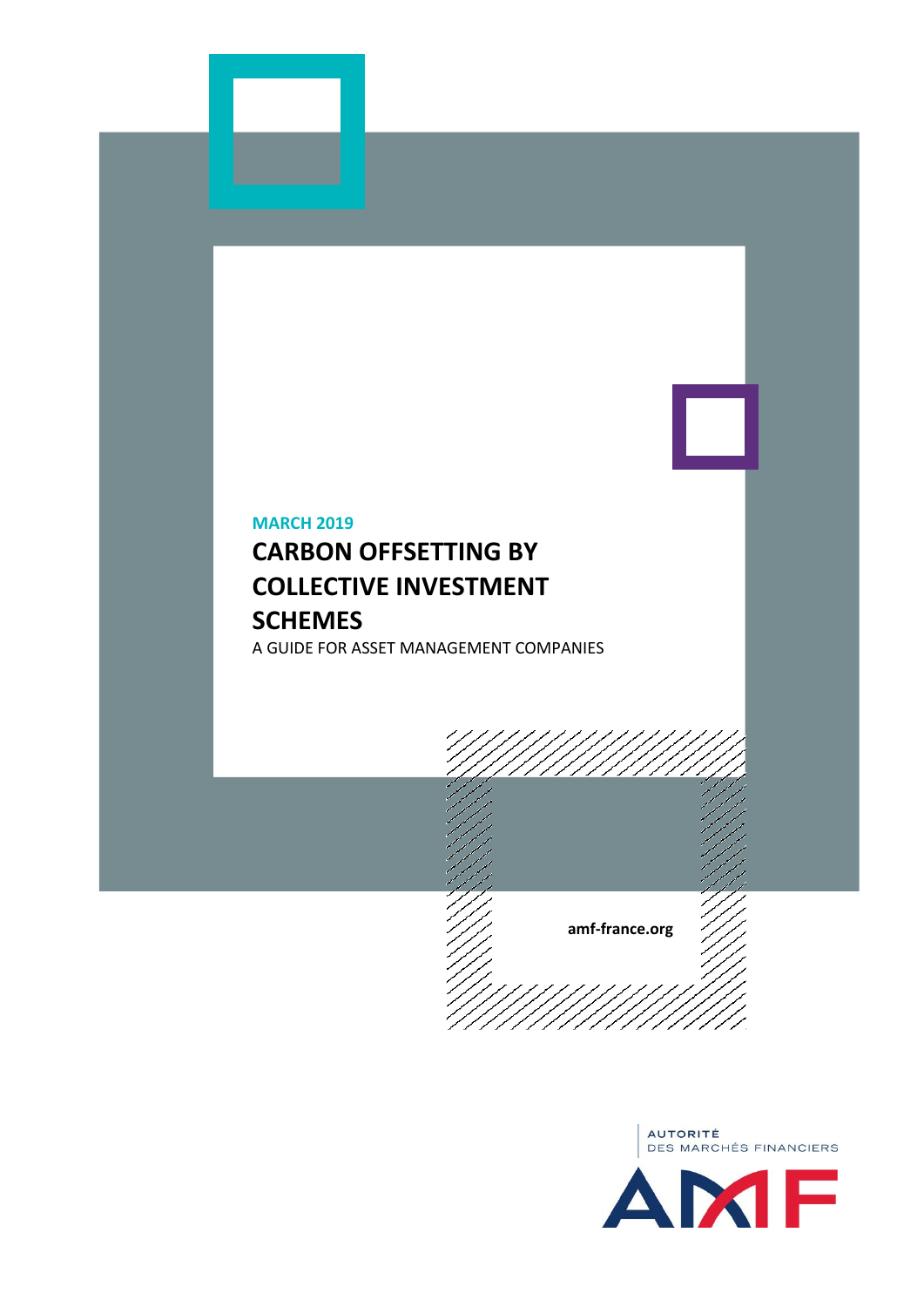



## **INTRODUCTION**

This guide is for collective investment schemes (**CIS** hereafter) that want to provide their investors with information on offsetting, in full or in part, the greenhouse gas emissions associated with the assets held in their portfolio by cancelling carbon credits (referred to below as "carbon offsetting" of a portfolio). Its aim is to provide examples of best practice that can be implemented when designing this type of product. The appendix summarises the various best practices, sorted by scope.

This guide does not express any opinions on other carbon offsetting or neutralisation methods that either currently exist or may be developed in the future. It contributes to the AMF's stated goal of supporting stakeholders and innovation, as set out in its roadmap *[Sustainable finance: what is the role of the](https://www.amf-france.org/en_US/Reglementation/Dossiers-thematiques/l-AMF/Plan-strategique-de-l-AMF/Finance-Durable---Quel-r-le-pour-le-r-gulateur---Feuille-de-route-AMF?langSwitch=true)  [regulator?](https://www.amf-france.org/en_US/Reglementation/Dossiers-thematiques/l-AMF/Plan-strategique-de-l-AMF/Finance-Durable---Quel-r-le-pour-le-r-gulateur---Feuille-de-route-AMF?langSwitch=true)* publishedin November 2018.

# **I- CALCULATING A CARBON FOOTPRINT FOR THE PURPOSES OF CARBON OFFSETTING**

Article L. 533-22-2-1 of the French Monetary and Financial Code states that: "(...) All information, including marketing literature, provided to investors by an asset management company must be accurate, clear and not misleading (...)". Article L. 533-22-1 also stipulates that asset management companies (**AMCs**) must provide their investors with information on how criteria relating to compliance with environmental, social and governance (**ESG**) objectives are factored into their investment policies. Article D. 533-16-1 of this code sets out that, where applicable, AMCs can provide information on "past, current or future, direct or indirect, greenhouse gas emissions metrics associated with issuers in the investment portfolio". The aim of these provisions, which build on Article 173 of the 2015 Energy Transition for Green Growth Law, is not to lay down a prescriptive method for measuring greenhouse gas emissions, but rather to promote the development of best practices.<sup>1</sup> In accordance with Article D. 533-16-1 IV, only CIS<sup>2</sup> with assets under management totalling more than €500 million are required to publish detailed information on how the ESG criteria set out in point 2 II of that article are factored into their investment policies.

As was highlighted in the [Report on socially responsible investment in collective investment schemes](https://www.amf-france.org/en_US/Publications/Rapports-etudes-et-analyses/Epargne-et-prestataires?docId=workspace%3A%2F%2FSpacesStore%2F2e257eee-d2e0-4a99-9264-4b3311073060&langSwitch=true) published by the AMF on 7 December  $2017<sup>3</sup>$ , the carbon footprint of portfolios is often used as a tool to measure the greenhouse gas emissions of an investment portfolio. Carbon footprint calculations can differ, particularly with regard to:

- data sources: different data sources can be used to calculate the carbon footprints of entities in a portfolio. Such data may come directly from issuers or be restated, for example, by AMCs or third parties;

 1 As described in the factsheet for the draft implementing decree for Article L. 533-22-1 of the French Monetary and Financial Code drawn up by the Directorate General of the Treasury.<br><sup>2</sup>. This requirement englise to UCITS, investment funde, private

This requirement applies to UCITS, investment funds, private equity, funds of alternative funds, professional alternative investment funds and employee saving scheme funds.<br><sup>3</sup> See section 2.2.3, p. 25.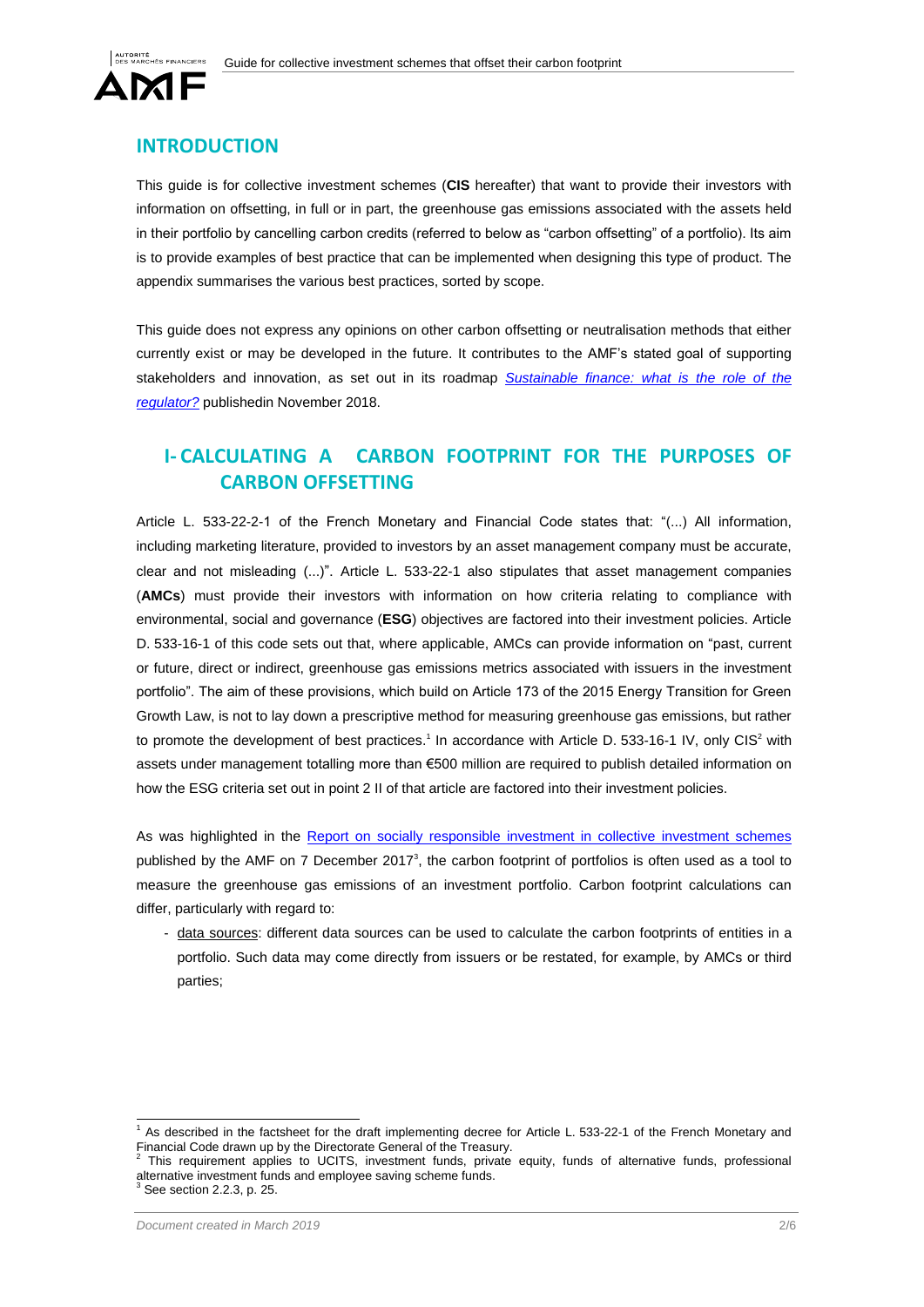

- emission scopes:<sup>4</sup> some emission scopes are not systematically taken into account when calculating carbon footprints, particularly in cases where data are considered unreliable (primarily scope 3 emissions) or where there are issues arising from double-counting;
- methods: some methods calculate a portfolio's carbon footprint based on its position on the date the footprint is reported, rather than on how it may change over a given period. This means that if an asset with a large carbon footprint is sold the day before results are reported, the portfolio's estimated carbon footprint could be improved using such methods.

#### **Best practice**

(1) To provide holders with clear, accurate information on the effect of offsetting methods, in cases where such methods are used, it is considered best practice for AMCs to provide detailed information on such methods. The framework set out in Article D. 533-16-1 II of the French Monetary and Financial Code can be used in the same way for CIS with assets under management totalling more than €500 million, specifying the impact of the offsetting achieved.

When a carbon offsetting strategy is described to investors, particular emphasis should be placed on how the footprint to be offset is calculated. To this end, the following best practice may be implemented when drawing up marketing literature and regulatory documents. AMCs should:

- (2) provide comprehensive, accurate information on the data sources used to calculate the carbon footprints of assets;
- (3) use a method that factors in changes in portfolio assets over the calculation period in question;
- (4) set out the definitions of the different emission scopes and specify any scopes that have not been taken into account when estimating a carbon footprint, together with the reasons for this, and provide examples of carbon emissions that have not been offset.

Providing investors with information on the carbon footprint calculation of each asset held by a CIS is another example of best practice that may be implemented by AMCs.

## **II- THE FEATURES OF CARBON CREDITS USED IN CARBON OFFSETTING**

One carbon credit corresponds to a greenhouse gas emission with a *global warming potential*<sup>5</sup> equivalent to one ton of CO2. Such credits are issued by *carbon projects*. The emission reductions and sequestrations allowed by a project correspond to the difference between emissions and absorption over the project's lifetime and those that would have resulted had the project not been put in place, based on a baseline scenario. Once they have been formally approved, carbon projects can place a value on emission reductions and absorption by issuing carbon credits, which reflect the carbon savings made by the project and can be sold on carbon markets. Further information on how carbon offsetting works is available at [www.info-compensation-carbone.com.](http://www.info-compensation-carbone.com/)<sup>6</sup>

<sup>4&</sup>lt;br>The Greenhouse Gas (GHG) Protocol sets out 3 **[scopes](https://ghgprotocol.org/corporate-standard)** for calculating and reporting carbon emissions. To summarise, scope 1 covers direct emissions from a company's facilities; scope 2 covers indirect emissions associated with a company's energy consumption; and scope 3 covers other indirect emissions.

<sup>5</sup> Global warming potential (GWP) is a measurement that can be used to compare the effect of different greenhouse gases. It is used in the Kyoto Protocol as the basis for calculating emissions sources and sinks.

 $6$  The AMF does not express any opinions on the offsetting projects listed on this website.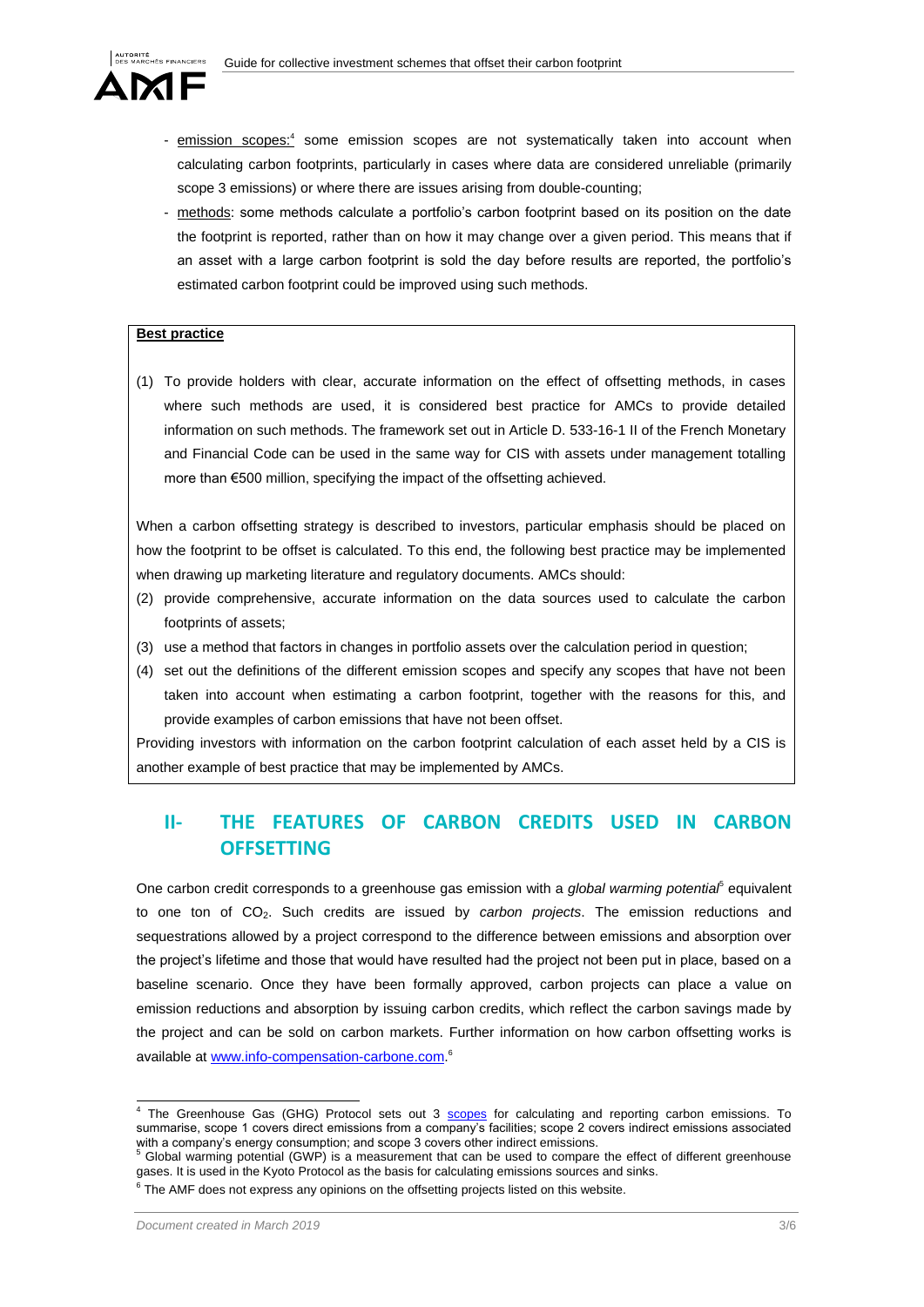

Projects offering carbon credits include:

- those issuing certified emission reductions (**CERs**). These are carbon credits issued under the *Clean Development Mechanism*, within the framework of the rules set out in the Kyoto Protocol. The fact that a project has been approved to issue CERs does not in itself guarantee that that project is of high quality. For example, only CERs that meet certain criteria count towards reducing the greenhouse gas emissions of companies that are subject to emission quotas within the framework of the EU's emissions trading system; $<sup>7</sup>$ </sup>
- those issuing "verified" or "voluntary" emission reductions (**VERs**). These are carbon credits issued by projects that have attained voluntary third-party approval, in accordance with rules specific to those third parties.

#### **Best practice**

VERs are, by their nature, governed by changeable market conventions. In cases where VERs are used to offset a portfolio's carbon footprint, the following best practices should therefore be implemented to provide holders with clear and accurate information on their effects:<sup>8</sup>

- (5) AMCs should opt for VERs that have been approved by a recognised body responsible for verifying, monitoring and examining the accounts of the project in question, and be able to justify their choice to the AMF. For example, these may include VERs that have been awarded the "low-carbon" label described in [Article 1 of Decree 2018-1043 of 28 November 2018;](https://www.legifrance.gouv.fr/affichTexte.do?cidTexte=JORFTEXT000037657959&categorieLien=cid)
- (6) in cases where VERs can be transferred or traded,<sup>9</sup> AMCs should opt for VERs that are registered<sup>10</sup> with a recognised independent registry or in accordance with a reliable procedure<sup>11</sup>, and be able to justify their choices to the AMF;
- (7) AMCs should provide investors with information on the projects issuing such VERs, as well as links to the aforementioned approval bodies/labels.

### **III- CANCELLING CARBON CREDITS**

A carbon footprint is offset by "cancelling" carbon credits, in cases where such credits can be transferred or traded. These cancellation transactions involve: (i) purchasing such credits, and; (ii) requesting that the registry described in point (6) above remove the credits from the market to prevent them from being sold again at a later date. By their nature, the purpose of such cancellation transactions is not to be exposed to fluctuations in the value of such credits<sup>12</sup>.

 $\overline{a}$ 

<sup>&</sup>lt;sup>7</sup> The [European Commission](https://ec.europa.eu/clima/policies/ets/credits_en) has introduced additional qualitative and quantitative restrictions to those required under the Kyoto Protocol.

 $^8$  In accordance with Article L. 533-22-2-1 of the French Monetary and Financial Code.

<sup>&</sup>lt;sup>9</sup> For example, in accordance with Article 4 of Decree 2018-1043 of 28 November 2018, VERs that have been awarded the "low-carbon" label cannot be traded or transferred.

 $10$  A register is an accounting system used to monitor individual carbon credits and emission quotas. As in the banking system, stakeholders can, subject to certain conditions, open an account where all the carbon assets they purchase, sell or cancel are recorded. Such registers therefore ensure that carbon assets are traceable and can be used to check that such assets cannot be resold again and again.

 $11$  For example, those involving blockchain-type technologies.

 $12$  It should be noted that (i) VERs and CERs are not eligible assets for funds that are open to retail investors, and, with regard to those that are open to professional investors; (ii) VERs are not explicitly recognised in French law and their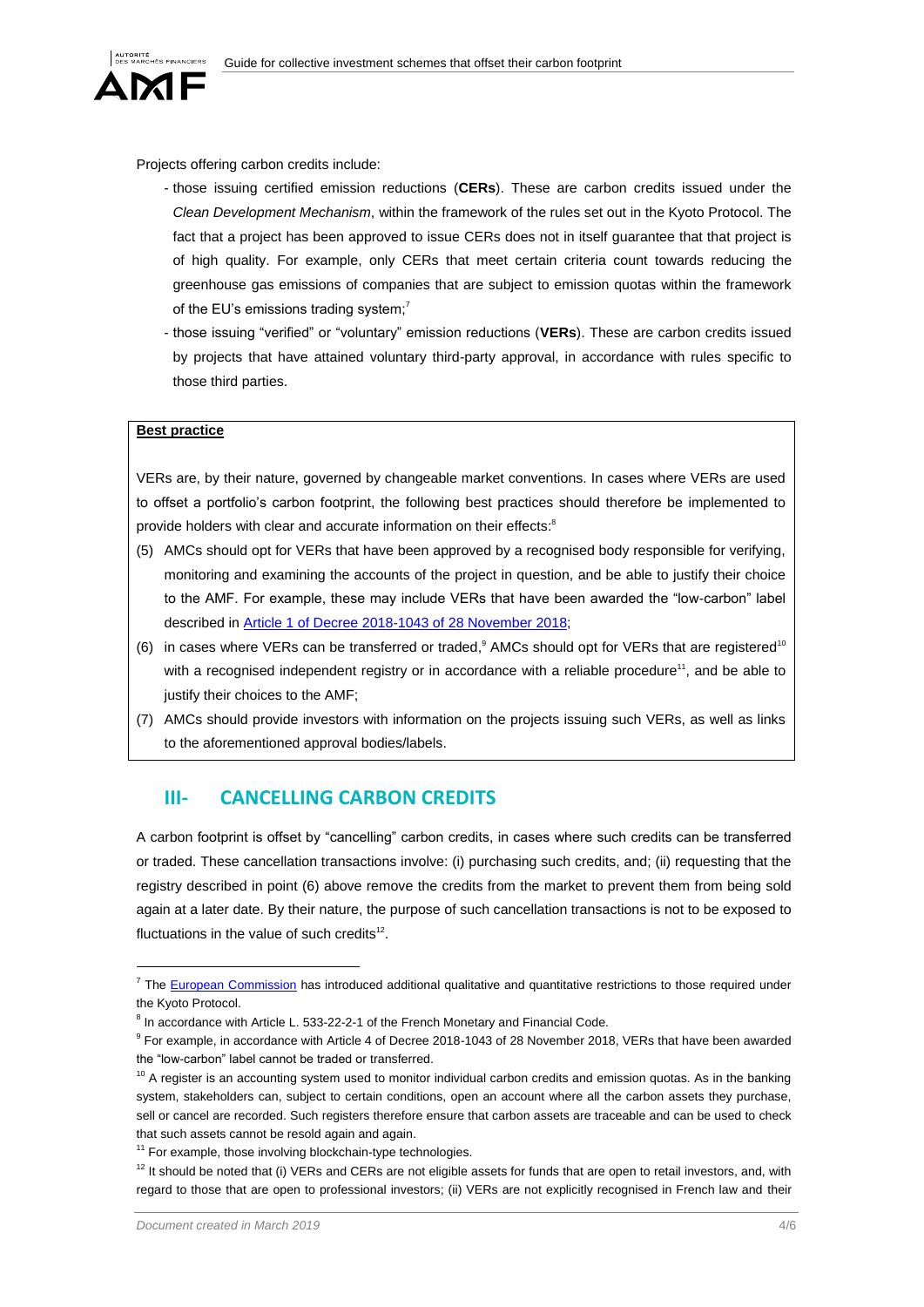

AMCs are free to define the methods used for carbon offsetting, provided they comply with the regulations and eligibility criteria governing different CIS.

For example, AMCs can make use of carbon credit cancellation services, either directly or via a third party. In cases where carbon credits are cancelled *in line with the management* of a CIS, AMCs could provide investors with information on the impact of such offsetting on the fund's carbon footprint. In doing so, they must comply with the provisions set out in Article 321-116 of the AMF's General Regulation and Article 24 of the Commission Delegated Regulation (EU) 231/2013 of 19 December 2012<sup>13</sup>. In such instances, the AMF reminds that AMCs must:

- i. act in the interest of holders or shareholders when selecting and paying the beneficiaries of payments made in line with offsetting services;
- ii. inform investors, before they make an investment, of the existence, nature and amount of any costs relating to the offsetting of this footprint, as well as any payments made to intermediaries or possible connections between such intermediaries and the aforementioned AMCs.

Furthermore, in such scenarios, the offsetting services are deducted by the AMCs as financial management fees<sup>14</sup> and within the limit of the maximum rate applicable to the CIS.

This guide does not express any opinions on whether the methods used to allow CIS to benefit from this service<sup>15</sup> are compatible with the regulatory requirements.

 $\overline{a}$ 

ownership is not based on a registration recognized by the French law. This means that, for example, VERs are not eligible assets for professional specialised investment funds, in accordance with Article L. 214-154 of the French Monetary and Financial Code.

<sup>&</sup>lt;sup>13</sup> It should be noted that in the situation described here, the AMC would not be considered to be acting in the name of and on behalf of the fund, but rather on its own behalf, in line with the management of CIS as set out in Article 321/116 of the AMF's General Regulation and Article 24 of the Commission Delegated Regulation (EU) 231/2013 of 19 December 2012.

<sup>&</sup>lt;sup>14</sup> As described in Articles 319-12 and 321-117 of the AMF's General Regulation.

 $15$  i.e. without the AMC as an intermediary, as set out in the aforementioned method.